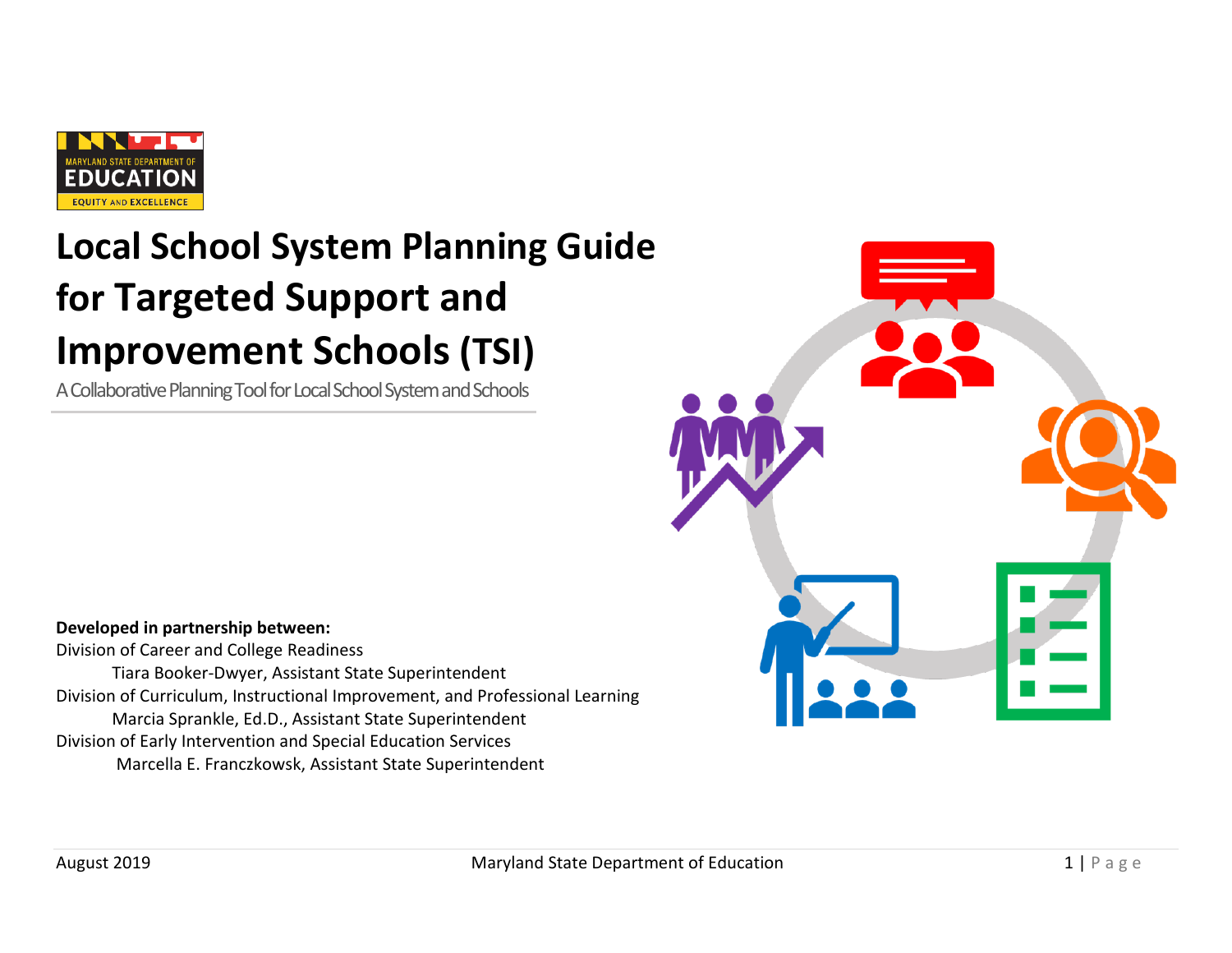#### **Local School System Planning Guide for Targeted Support and Improvement Schools (TSI)**

Local school systems provide technical assistance to TSI school leaders to develop action plans containing measurable benchmarks toward meeting exit criteria as established by Maryland's accountability system. In a collaborative decision-making process, local school system personnel and stakeholders may use this guide to build the members of the implementation team, analyze data and identify root causes, develop an action plan, select evidence-based strategies for implementation, and track indicators of progress.

**Directions:** *Engage in decision-making process to:*

- *1. Collaborate;*
- 2. *Explore Root Cause(s) and identify priority area(s) across the district;*
- 3. *Strategize and Prioritize Your Next Steps;*
- 4. *Modify Existing Practices Using Selected Evidence-Based Strategies/Interventions;*
- 5. *Evaluate and Renegotiate Your Goals*

#### **STEP 1: Collaborate**: *Identify the members of your cross-departmental team who will work through this process*

| Name | <b>Position Title</b>                                                                                                                                                     |  |  |
|------|---------------------------------------------------------------------------------------------------------------------------------------------------------------------------|--|--|
|      |                                                                                                                                                                           |  |  |
|      |                                                                                                                                                                           |  |  |
|      |                                                                                                                                                                           |  |  |
|      |                                                                                                                                                                           |  |  |
|      |                                                                                                                                                                           |  |  |
|      |                                                                                                                                                                           |  |  |
|      | *Highly Performing Teams meet at least quarterly to review data and modify the plan as appropriate to ensure progress monitoring of benchmark and<br>overarching goal(s). |  |  |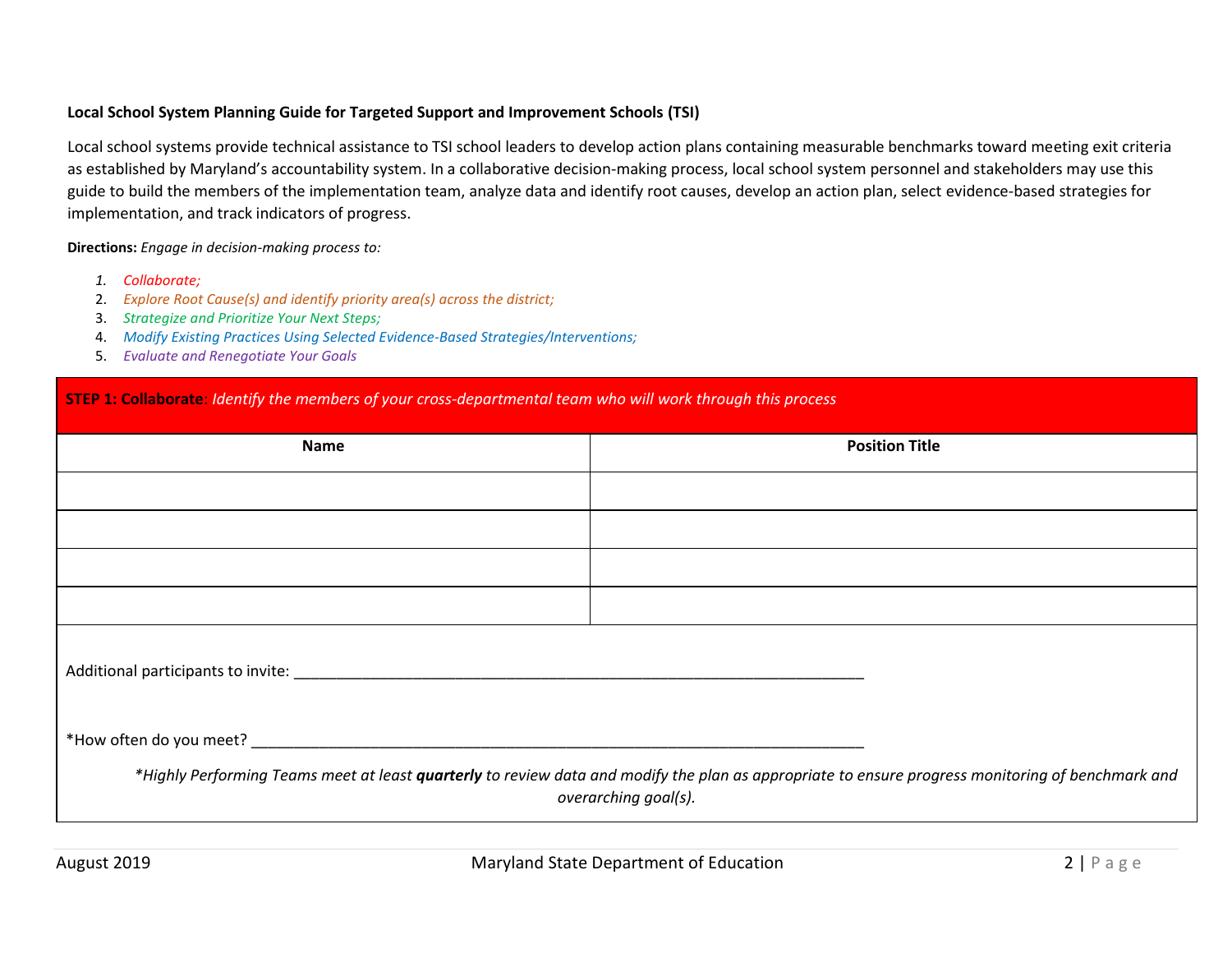#### **STEP 2A: Explore Root Causes** *(Review Data, Determine Root Causes, and Identify Priority Areas)*

For each TSI school, identify the root causes leading to identification based on each student group. Consider using the Fishbone method to identify the drivers of the root causes of the problem. Often referred to as a cause and effect diagram, or Ishikawa, it is a simple root cause analysis tool that is used for brainstorming issues and causes of particular problems and can and often is used in conjunction with the 5 Whys tool.

| <b>School</b><br><b>Student</b><br>Group(s)<br>Identified |  | <b>Root Cause(s)</b>                                                                                              | <b>Evidence and/or Data</b> | <b>Planned Response Action(s)</b><br>Identify each necessary action(s)<br>• Professional Learning Opportunities<br>• Academic or Behavioral Interventions |  |  |
|-----------------------------------------------------------|--|-------------------------------------------------------------------------------------------------------------------|-----------------------------|-----------------------------------------------------------------------------------------------------------------------------------------------------------|--|--|
|                                                           |  | When you have listed all the possible root<br>causes, prioritize them based on their<br>impact on student groups. |                             |                                                                                                                                                           |  |  |
|                                                           |  |                                                                                                                   |                             |                                                                                                                                                           |  |  |
|                                                           |  |                                                                                                                   |                             |                                                                                                                                                           |  |  |
|                                                           |  |                                                                                                                   |                             |                                                                                                                                                           |  |  |
|                                                           |  |                                                                                                                   |                             |                                                                                                                                                           |  |  |
|                                                           |  |                                                                                                                   |                             |                                                                                                                                                           |  |  |
|                                                           |  |                                                                                                                   |                             |                                                                                                                                                           |  |  |
|                                                           |  |                                                                                                                   |                             |                                                                                                                                                           |  |  |
|                                                           |  |                                                                                                                   |                             |                                                                                                                                                           |  |  |
|                                                           |  |                                                                                                                   |                             |                                                                                                                                                           |  |  |
|                                                           |  |                                                                                                                   |                             |                                                                                                                                                           |  |  |
|                                                           |  |                                                                                                                   |                             |                                                                                                                                                           |  |  |
|                                                           |  |                                                                                                                   |                             |                                                                                                                                                           |  |  |
|                                                           |  |                                                                                                                   |                             |                                                                                                                                                           |  |  |
|                                                           |  |                                                                                                                   |                             |                                                                                                                                                           |  |  |
|                                                           |  |                                                                                                                   |                             |                                                                                                                                                           |  |  |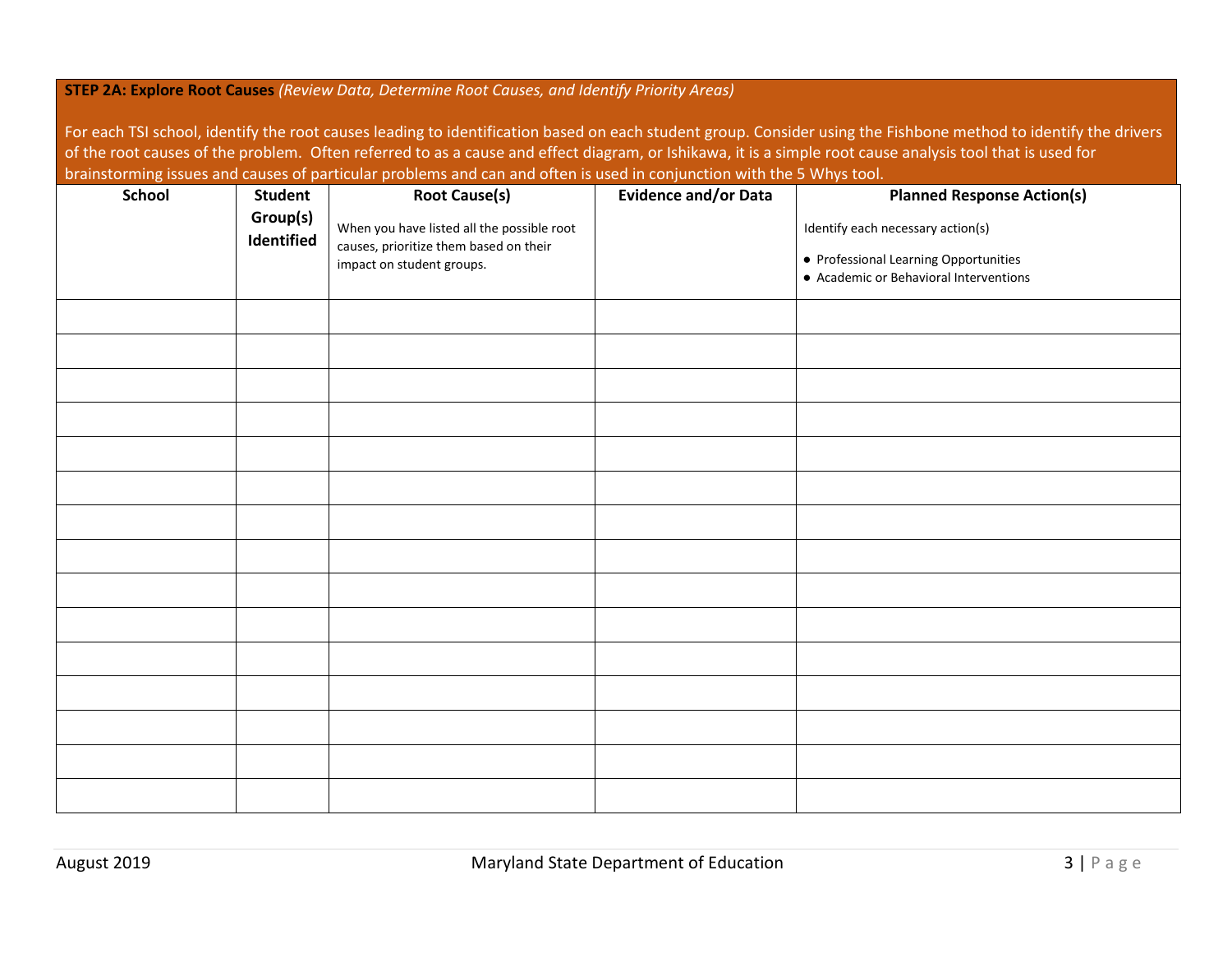#### **SMART Intervention Goals**

*Directions:* Based on the prioritized root causes, the school should develop **no more than three SMART** intervention goals in order to address the recommendations for improvement from the Root Cause Analysis report. Goals must be specific, measurable, achievable, realistic, and time-bound (SMART).

- **•** Specific: Is the goal clearly defined?
- **Measurable:** Are concrete criteria identified for measuring progress toward attainment of the goal?
- **Achievable:** Does the goal stretch the school while still being attainable?
- **Realistic:** Does the goal relate to student learning and achievement? Is it data-based?
- **Time-bound:** Is the timeframe appropriate for accomplishment of the goal?

### **For each SMART intervention goal:**

- Identify one or more of the Four Domains to which the goal aligns,
- Identify the annual outcomes for the goal (i.e. what data will the school collect and measure to determine if this goal has been achieved?), and
- Identify the progress indicators\* for the goal (i.e. what data will the school collect and measure to determine if they are on track to meet the goal at any given point in time?).
	- o Schools will identify progress indicators for various time frames (30 days, 60 days, quarter 2, and quarter 3).
	- o Schools will also identify progress indicators related to both implementation (i.e. adult actions, systems, structures, and processes) and student outcomes.

**\*NOTE:** Indicators are incremental checkpoints, data, or information used to assess progress toward achieving an outcome.How to pick leading indicators:

- Ask what data are indicative, or can help predict the annual outcome of interest before it happens
- Look at the various data points that would be available to the school, which are
	- o Relevant
	- o Clear and easy to understand
	- o Provide enough detail for analyses and understanding
	- o Robust and reliable and accurate
	- o Valid
- Analyze data to see if the data are useful for understanding the outcome (e.g., correlated or predictive)
- Might compare over time or different student groups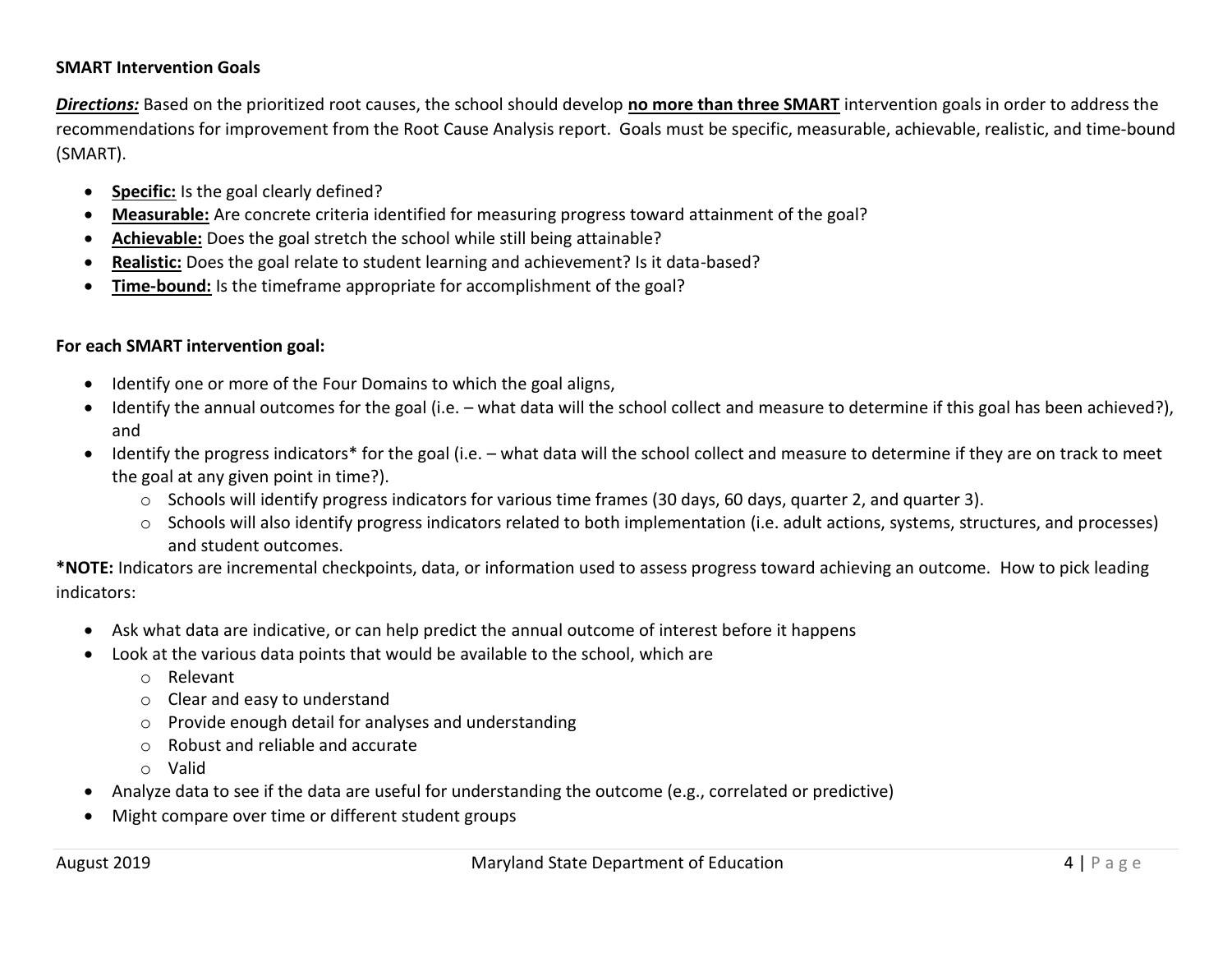## **STEP 2B: Identify District Priority Areas**

Looking across the root cause analysis, are there themes that emerge? How do these themes impact support what is working and what isn't working within the districts master plan?

| Data Source(s), Observations, and<br><b>Data Trend Summary</b> |         | <b>Root Cause Analysis</b><br>(Include supporting and impeding factors for a system change: identify if related to personnel or infrastructure.) |                  |  |  |
|----------------------------------------------------------------|---------|--------------------------------------------------------------------------------------------------------------------------------------------------|------------------|--|--|
| <b>Previous</b>                                                | Current | What is working?                                                                                                                                 | What is not?     |  |  |
| Yr.                                                            |         | Choose a factor.                                                                                                                                 | Choose a factor. |  |  |
| Yr.                                                            |         | Choose a factor.                                                                                                                                 | Choose a factor. |  |  |
| Yr.                                                            |         | Choose a factor.                                                                                                                                 | Choose a factor. |  |  |

Do you need to modify the focus of your activities? What will be the **FY20** priority area(s) within your schools: